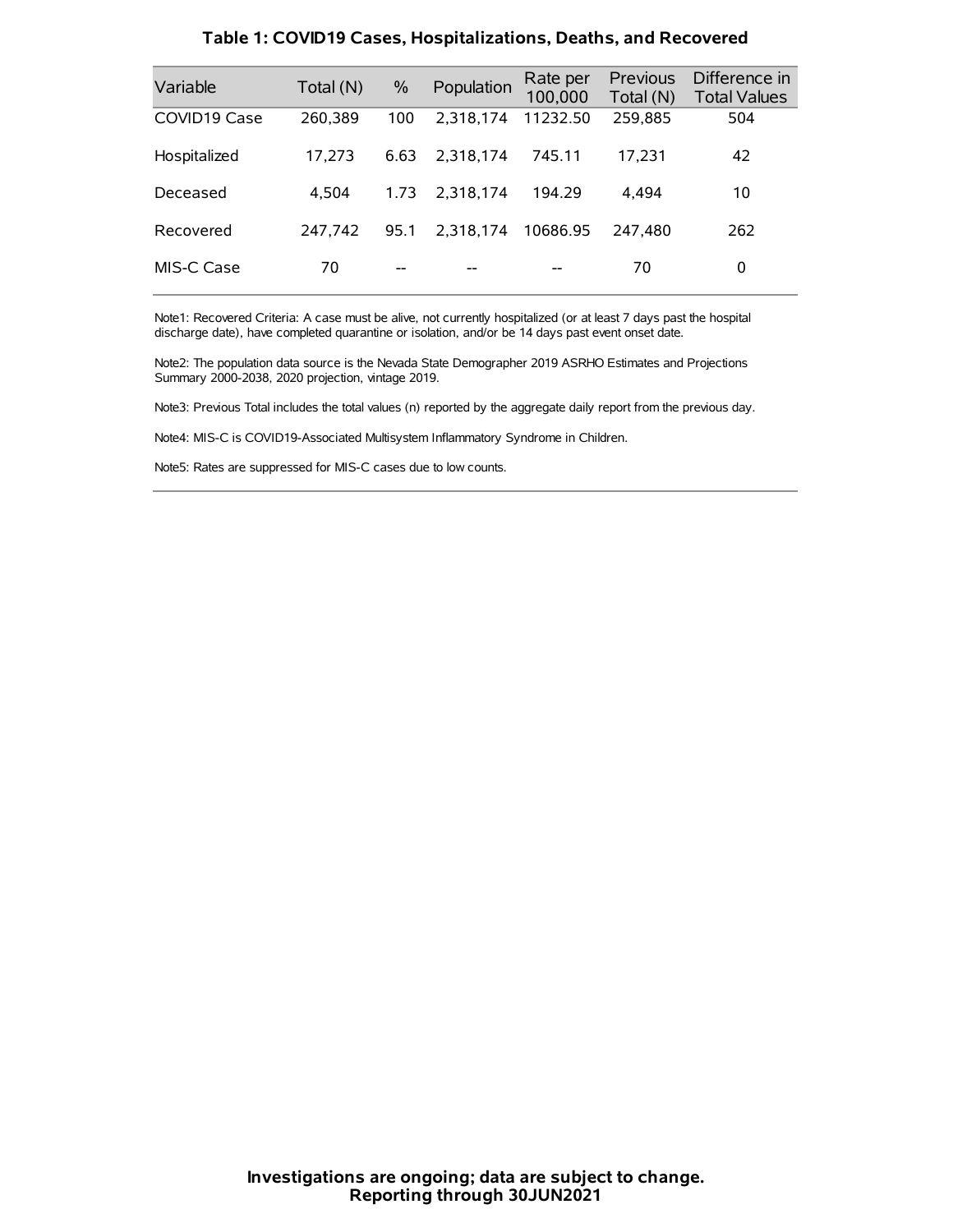## **Table 2: COVID19 Cases**

| Variable                     | Outcome                           | $\mathsf{N}$ | $\%$ | Population | Rate per<br>100,000 |
|------------------------------|-----------------------------------|--------------|------|------------|---------------------|
| Age Categories               | Aged 4 or less                    | 5373         | 2.06 | 149,165    | 3602.1              |
|                              | Aged 5 to 17                      | 25123        | 9.65 | 406,595    | 6178.9              |
|                              | Aged 18 to 24                     | 32570        | 12.5 | 216,762    | 15026               |
|                              | Aged 25 to 49                     | 119367       | 45.8 | 803,732    | 14852               |
|                              | Aged 50 to 64                     | 50271        | 19.3 | 423,461    | 11871               |
|                              | Aged 64+                          | 27592        | 10.6 | 318,459    | 8664.2              |
|                              | Unknown                           | 93           | 0.04 |            |                     |
| <b>Birth Sex</b>             | Female                            | 133240       | 51.2 | 1,160,285  | 11483               |
|                              | Male                              | 124928       | 48.0 | 1,157,889  | 10789               |
|                              | Unknown                           | 2221         | 0.85 |            |                     |
| Race/Ethnicity               | Hispanic                          | 84618        | 32.5 | 763,053    | 11089               |
|                              | White                             | 65549        | 25.2 | 1,006,929  | 6509.8              |
|                              | <b>Black</b>                      | 20393        | 7.83 | 262,671    | 7763.7              |
|                              | Asian or Pacific Islander         | 19736        | 7.58 | 270,209    | 7304.0              |
|                              | American Indian, Eskimo, or Aleut | 394          | 0.15 | 15,311     | 2573.2              |
|                              | Other                             | 18285        | 7.02 |            |                     |
|                              | Unknown                           | 51414        | 19.7 |            |                     |
| Underlying Medical Condition | Yes                               | 51613        | 19.8 |            |                     |
|                              | No/Unknown                        | 208776       | 80.2 |            |                     |

Note1: Breakdown of Race is exlusively non-Hispanic.

Note2: Underlying Medical Condition is any identified health condition.

Note3: The population data source is the Nevada State Demographer 2019 ASRHO Estimates and Projections Summary 2000-2038, 2020 projection, vintage 2019.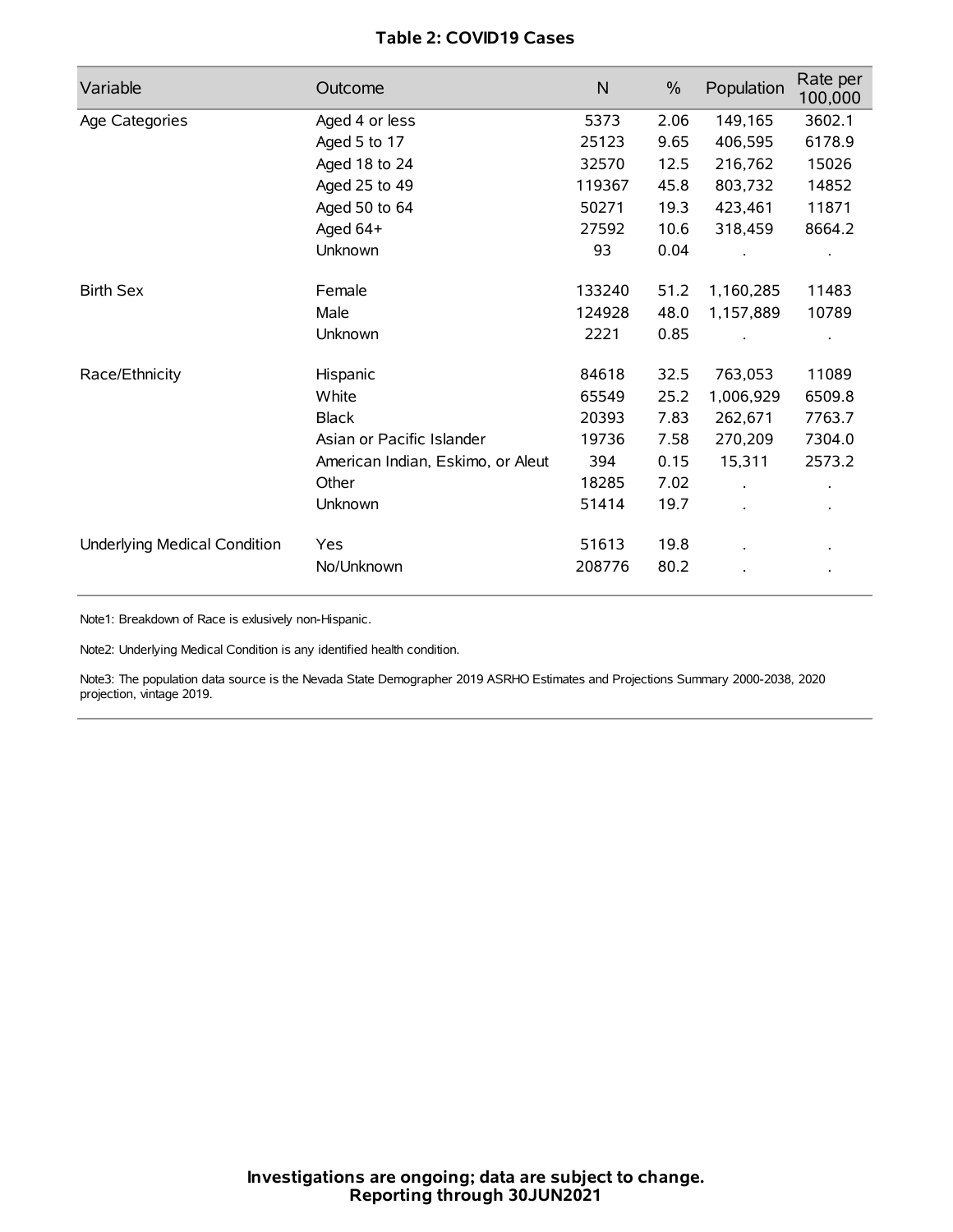| Variable         | Outcome                           | N    | $\%$ | Population | Rate per<br>100,000 |
|------------------|-----------------------------------|------|------|------------|---------------------|
| Age Categories   | Aged 4 or less                    | 117  | 0.7  | 149,165    | 78.44               |
|                  | Aged 5 to 17                      | 201  | 1.2  | 406,595    | 49.43               |
|                  | Aged 18 to 24                     | 371  | 2.1  | 216,762    | 171.16              |
|                  | Aged 25 to 49                     | 4093 | 23.7 | 803,732    | 509.25              |
|                  | Aged 50 to 64                     | 4841 | 28.0 | 423,461    | 1143.2              |
|                  | Aged 64+                          | 7648 | 44.3 | 318,459    | 2401.6              |
|                  | Unknown                           | 2    | 0.0  |            |                     |
| <b>Birth Sex</b> | Female                            | 7632 | 44.2 | 1,160,285  | 657.77              |
|                  | Male                              | 9615 | 55.7 | 1,157,889  | 830.39              |
|                  | Unknown                           | 26   | 0.2  |            |                     |
| Race/Ethnicity   | Hispanic                          | 5143 | 29.8 | 763,053    | 674.00              |
|                  | White                             | 6057 | 35.1 | 1,006,929  | 601.53              |
|                  | <b>Black</b>                      | 2274 | 13.2 | 262,671    | 865.72              |
|                  | Asian or Pacific Islander         | 1934 | 11.2 | 270,209    | 715.74              |
|                  | American Indian, Eskimo, or Aleut | 32   | 0.2  | 15,311     | 208.99              |
|                  | Other                             | 658  | 3.8  |            |                     |
|                  | Unknown                           | 1175 | 6.8  |            |                     |

## **Table 3: COVID19 Hospitalizations - General Characteristics**

Note1: Breakdown of Race is exlusively non-Hispanic.

Note2: The population data source is the Nevada State Demographer 2019 ASRHO Estimates and Projections Summary 2000-2038, 2020 projection, vintage 2019.

Note3: Rates for categories with fewer than 12 cases are suppressed due to high relative standard error.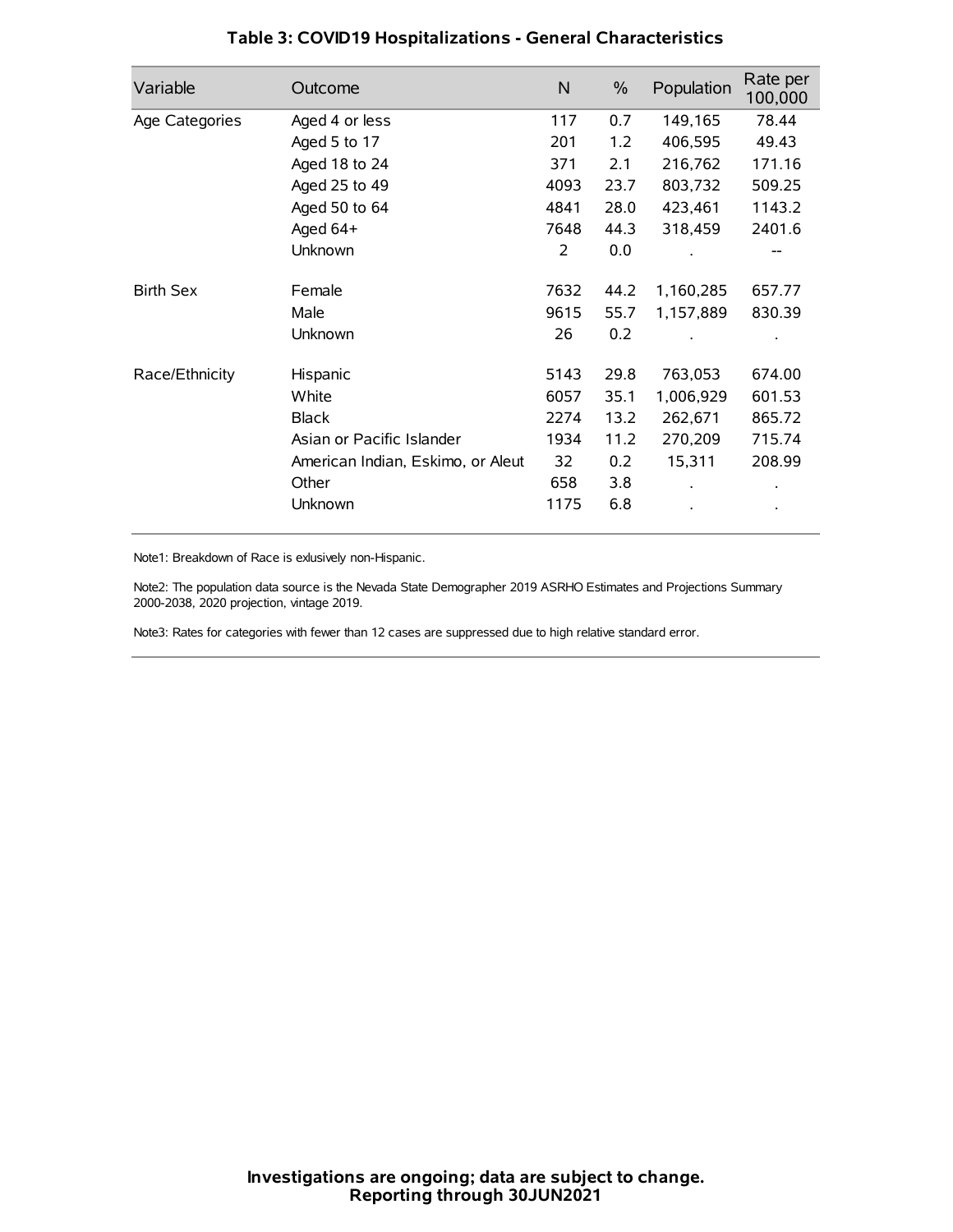| Variable                            | Outcome   | N     | $\frac{0}{0}$ |
|-------------------------------------|-----------|-------|---------------|
| Deceased                            | Yes       | 3820  | 22.1          |
|                                     | No        | 13453 | 77.9          |
| ICU                                 | Yes       | 4479  | 25.9          |
|                                     | <b>No</b> | 12794 | 74.1          |
| Intubated                           | Yes       | 2172  | 12.6          |
|                                     | No        | 15101 | 87.4          |
| <b>Underlying Medical Condition</b> | Yes       | 11079 | 64.1          |
|                                     | <b>No</b> | 6194  | 35.9          |
| Hypertension                        | Yes       | 6447  | N/A           |
| Immunocompromised                   | Yes       | 376   | N/A           |
| Chronic Heart Disease               | Yes       | 2237  | N/A           |
| Chronic Liver Disease               | Yes       | 226   | N/A           |
| Chronic Kidney Disease              | Yes       | 1544  | N/A           |
| <b>Diabetes</b>                     | Yes       | 4873  | N/A           |
| Neurologic/Neurodevelopmental       | Yes       | 788   | N/A           |
| Chronic Lung Disease                | Yes       | 2683  | N/A           |
| <b>Historically Healthy</b>         | Yes       | 3235  | N/A           |
| Other                               | Yes       | 4523  | N/A           |

# **Table 4: COVID19 Hospitalizations - Morbidity**

Note1: Underlying Medical Condition is any identified health condition.

Note2: The breakdown of health conditions are not mutually exlusive (i.e., a person can have more than one risk factor).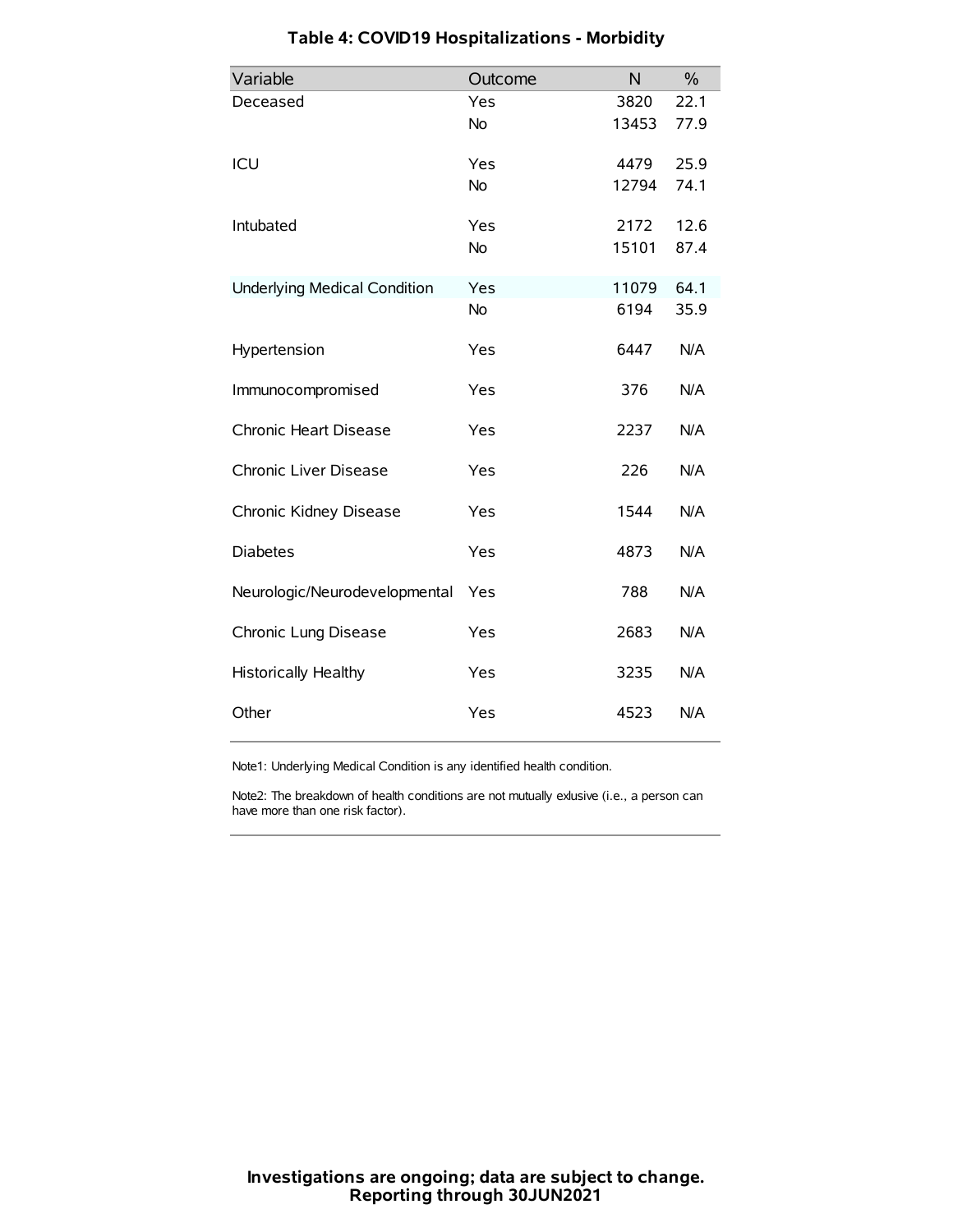| Variable         | Outcome                           | N    | $\%$ | Population           | Rate per<br>100,000 |
|------------------|-----------------------------------|------|------|----------------------|---------------------|
| Age Categories   | Aged 5 to 17                      | 4    | 0.1  | 406,595              | --                  |
|                  | Aged 18 to 24                     | 10   | 0.2  | 216,762              |                     |
|                  | Aged 25 to 49                     | 316  | 7.0  | 803,732              | 39.32               |
|                  | Aged 50 to 64                     | 902  | 20.0 | 423,461              | 213.01              |
|                  | Aged 64+                          | 3272 | 72.6 | 318,459              | 1027.4              |
| <b>Birth Sex</b> | Female                            | 1697 | 37.7 | 1,160,285            | 146.26              |
|                  | Male                              | 2799 | 62.1 | 1,157,889            | 241.73              |
|                  | Unknown                           | 8    | 0.2  |                      |                     |
| Race/Ethnicity   | Hispanic                          | 1223 | 27.2 | 763,053              | 160.28              |
|                  | White                             | 2036 | 45.2 | 1,006,929            | 202.20              |
|                  | <b>Black</b>                      | 541  | 12.0 | 262,671              | 205.96              |
|                  | Asian or Pacific Islander         | 623  | 13.8 | 270,209              | 230.56              |
|                  | American Indian, Eskimo, or Aleut | 11   | 0.2  | 15,311               |                     |
|                  | Other                             | 46   | 1.0  | $\ddot{\phantom{0}}$ | $\bullet$           |
|                  | Unknown                           | 24   | 0.5  |                      |                     |

## **Table 5: COVID19 Deaths - General Characteristics**

Note1: Breakdown of Race is exlusively non-Hispanic.

Note2: The population data source is the Nevada State Demographer 2019 ASRHO Estimates and Projections Summary 2000-2038, 2020 projection, vintage 2019.

Note3: Rates for categories with fewer than 12 cases are suppressed due to high relative standard error.